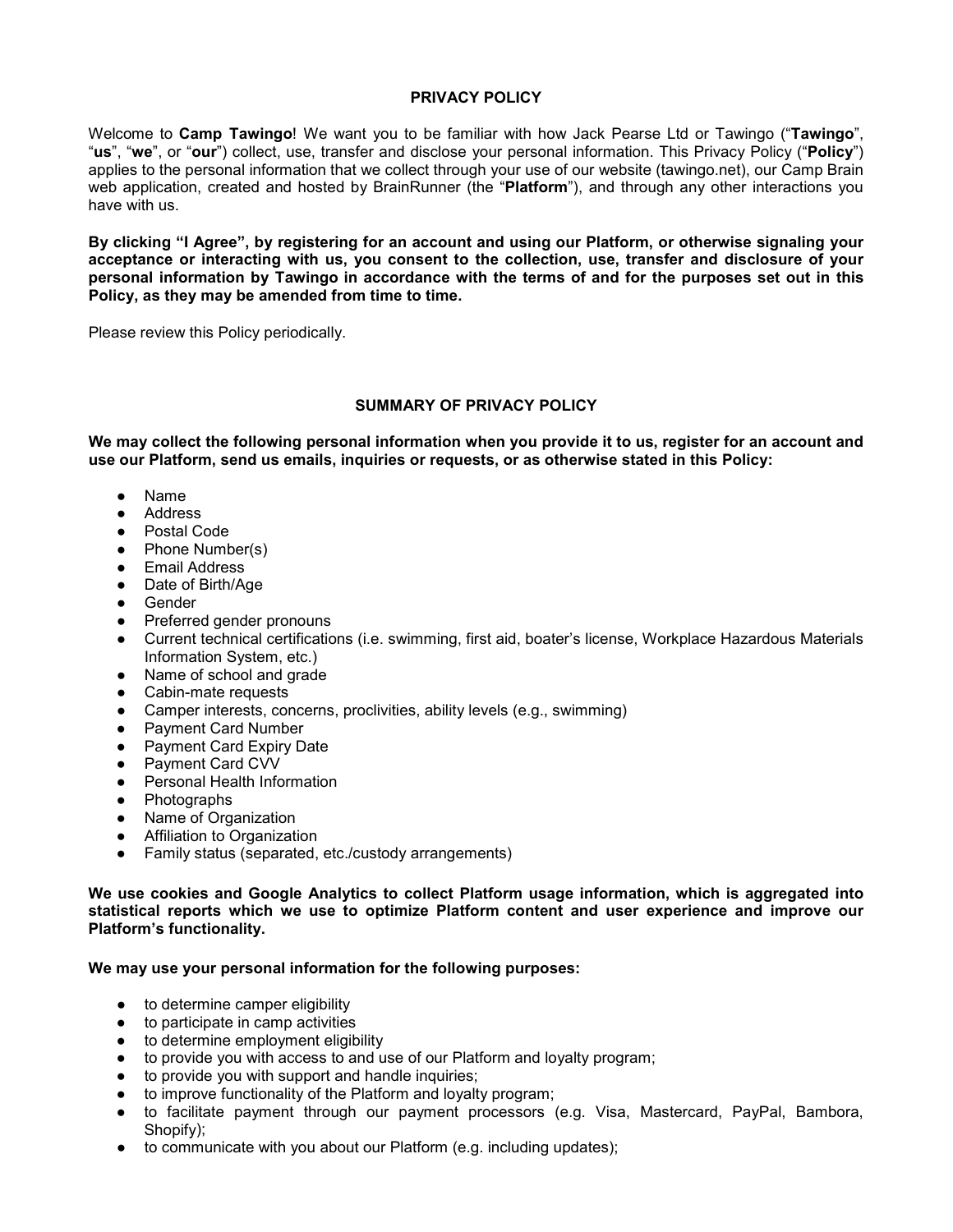- to ensure that our Platform remains functioning and secure;
- to maintain relationships with alumni and Tawingo's community by communicating with current and alumni campers and staff and organizing events;
- to engage in marketing and promotional activities;
- to investigate, prevent or act on any illegal activities;
- and to comply with any applicable law and assist law enforcement agencies as required or permitted by law.

# **We may permit access to, or transfer and/or disclose your personal information to the following parties:**

- Internally, Tawingo staff who require access to your personal information for the provision of services to you, including but not limited to: Directors, Administrators, Leadership Coordinators, Food Service Staff, Circle Directors, Counsellors, Tawingo Leadership Course Participants (our substitute counsellors), Health Centre Staff, as needed to deliver the services;
- The following advertising, marketing and analytics service providers:
	- o Google Analytics [\(https://google.com/ads/preferences\)](https://google.com/ads/preferences);
	- o Facebook [\(https://www.facebook.com/policy.php?ref=pf\)](https://www.facebook.com/policy.php?ref=pf)<br>o Mailchimp (https://mailchimp.com/legal/privacy/)
	- Mailchimp [\(https://mailchimp.com/legal/privacy/\)](https://mailchimp.com/legal/privacy/)
- Our payment processors:
	- o Visa [\(https://www.visa.ca/en\\_CA/legal/global-privacy-notice.html\)](https://www.visa.ca/en_CA/legal/global-privacy-notice.html),
	- o Mastercard [\(https://www.mastercard.ca/en-ca/about-mastercard/what-we-do/privacy.html\)](https://www.mastercard.ca/en-ca/about-mastercard/what-we-do/privacy.html),
	- o Bambora [\(https://www.bambora.com/en/ca/privacy-policy/\)](https://www.bambora.com/en/ca/privacy-policy/)<br>o Shopify (https://www.shopify.com/legal/privacy)
	- o Shopify [\(https://www.shopify.com/legal/privacy\)](https://www.shopify.com/legal/privacy)<br>o Square (https://squareup.com/ca/en/legal/genere
	- Square [\(https://squareup.com/ca/en/legal/general/privacy\)](https://squareup.com/ca/en/legal/general/privacy)
- Other individuals or organizations who are our service providers, advisors or consultants. We require that our service providers maintain your personal information in confidence and solely for the purposes of providing services to us. This may include, for example, maintaining, reviewing, and developing our systems, procedures and infrastructure including testing or upgrading our computer systems, or providing hosting services, including Camp Brain (also known as BrainRunner)

[\(https://campbrain.com/olrprivacy/#:%E2%80%94:text=The%2Opolicy%2Owill%20apply%20to%20and](https://campbrain.com/olrprivacy/#:%E2%80%94:text=The%252Opolicy%252Owill%20apply%20to%20and%20protect%20Personal,email%20address%29%20and%20business%20phone%20and%20fax%20numbers) [%20protect%20Personal,email%20address%29%20and%20business%20phone%20and%20fax%20nu](https://campbrain.com/olrprivacy/#:%E2%80%94:text=The%252Opolicy%252Owill%20apply%20to%20and%20protect%20Personal,email%20address%29%20and%20business%20phone%20and%20fax%20numbers) [mbers\)](https://campbrain.com/olrprivacy/#:%E2%80%94:text=The%252Opolicy%252Owill%20apply%20to%20and%20protect%20Personal,email%20address%29%20and%20business%20phone%20and%20fax%20numbers) and Jaspersoft

[\(https://www.tibco.com/company/privacy?\\_ga=2.153826872.123118827.1636743301-](https://www.tibco.com/company/privacy?_ga=2.153826872.123118827.1636743301-1620785212.1636743301) [1620785212.1636743301\)](https://www.tibco.com/company/privacy?_ga=2.153826872.123118827.1636743301-1620785212.1636743301)

- 
- Our shipping couriers:<br>  $\circ$  Canada Post [\(https://www.canadapost-postescanada.ca/cpc/en/our-company/about](https://www.canadapost-postescanada.ca/cpc/en/our-company/about-us/transparency-and-trust/privacy-centre.page)[us/transparency-and-trust/privacy-centre.page\)](https://www.canadapost-postescanada.ca/cpc/en/our-company/about-us/transparency-and-trust/privacy-centre.page)
	- o Francotyp Postalia [\(https://moca.fp-francotyp.ca/M1Shipping/disclaimer\)](https://moca.fp-francotyp.ca/M1Shipping/disclaimer)
	- o Purolator [\(https://www.purolator.com/en/privacy-statement\)](https://www.purolator.com/en/privacy-statement)
	- o FedEx [\(https://www.fedex.com/en-ca/privacy.htm\)](https://www.fedex.com/en-ca/privacy.htm)

# **Cookies:**

Cookies Settings and Preferences. You may disable cookies and other tracking technologies through the settings in your browser. While doing so may negatively affect your experience with the use of our Website and Services, it will not prevent us from transacting with you.

# **Contact Us:**

For more information about our Policy, our privacy practices, to submit a complaint, or to obtain access to or correction of your personal information, please contact out Privacy Officer at:

**privacy@tawingo.net 1844 Ravenscliffe Rd., Huntsville, ON P1H 2N2**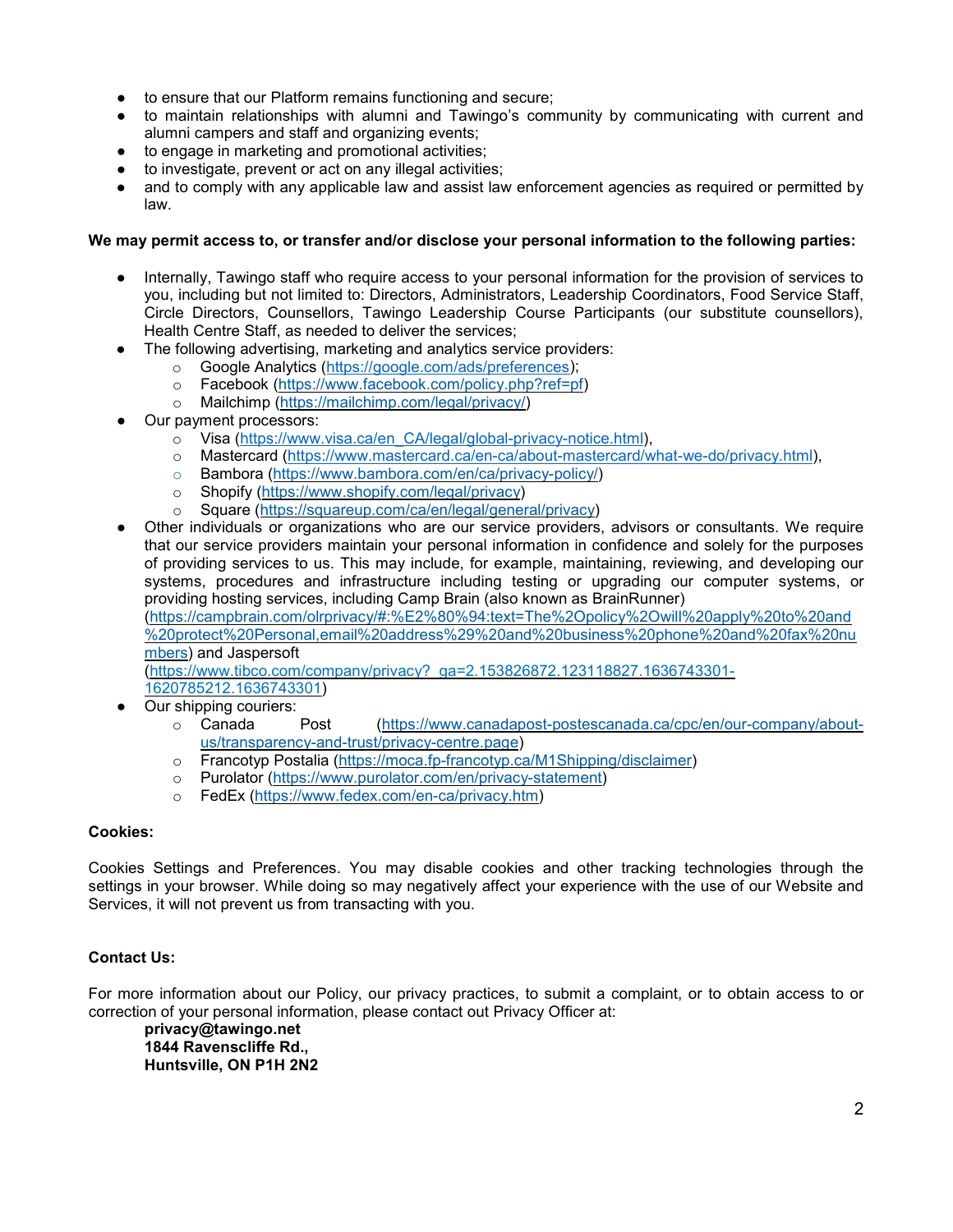# **FULL VERSION OF PRIVACY POLICY**

### **TYPES OF PERSONAL INFORMATION COLLECTED AND HOW WE COLLECT IT**

Personal information means any information about an identifiable individual, which means any information that relates to you and identifies you personally, either alone or in combination with other information, and includes personal health information. Personal information may or may not include business contact information, depending on the purposes for which it is collected and the laws applicable in that jurisdiction.

We may collect the following types of personal information from you. This information may relate to you, or to your minor child whom you are seeking to register for Camp. If you are providing us with the information of a minor child, you confirm that you are the child's parent, guardian, substitute decision maker, or are otherwise authorized in writing to consent to our collection, use and disclosure of the child's personal information and personal health information.

- **Information You Provide to Us**: We collect personal information that you voluntarily provide to us when you complete the application form (either camper or staff), such as your (or that of your minor child) first and last name, address, telephone number, email address, date of birth, gender and preferred gender pronouns, school name and grade, current technical certifications (e.g. swimming, first aid, etc.), credit card information, medical health information, and family status. We may occasionally request from you and you may otherwise voluntarily provide us with additional information which personally identifies you. This may include, for example, photographs used for participation in camp activities, promotional purposes on social or print media or information collected through engaging with user support, telephone conversations, and email correspondence. We do not post the names of campers or any additional identifying information (other than what is listed above) in any of our promotional material.
- **Automatically Collected Information**: We collect and use certain information and data regarding your access to and use of our Platform. When you visit our Platform via a web browser, our servers record the information that your browser automatically sends whenever visiting or using a website, including but not limited to information about a computer, including IP address, the type of operating system and browser, used, and computer's location, what pages are visited on our site and what links are clicked on, what other sites an individual visited recently, service provider, traffic source, referral site, time of day, and language.
	- o **Cookies**: More specifically, we use cookies to collect usage information when you visit our Platform and to improve Platform functionality. Cookies are small text files placed on your hard drive that assist us in providing a more customized Platform experience. Cookies help us to enhance functionality and navigation for users, to count users and to recognize users, and to personalize the services and improve your experience.
	- o **Disabling Cookies**: If you wish to disable cookies, please refer to your browser help menu to learn how to disable cookies. Please note that if you disable cookies, you may be unable to access some customized features on our Platform, however disabling cookies will not prevent you from transacting with us.
	- o **Google Analytics:** We use Google Analytics on our Platform. Google Analytics allows us to analyze and enhance how you interact with our Platform. For more information on how Google Analytics collects and processes information, as well as how you can control the information sent to Google, please review Google's site "How Google uses data when you use our partners' sites or apps" located at [www.google.com/policies/privacy/partners/.](http://www.google.com/policies/privacy/partners/)

Google Analytics also uses cookies to collect standard internet log information and visitor behaviour information. The information generated by Google Analytics cookies about your use of our Platform (including your IP address) is transmitted to Google and compiled into aggregated statistical reports that are used by **Tawingo** to optimize Platform content. You may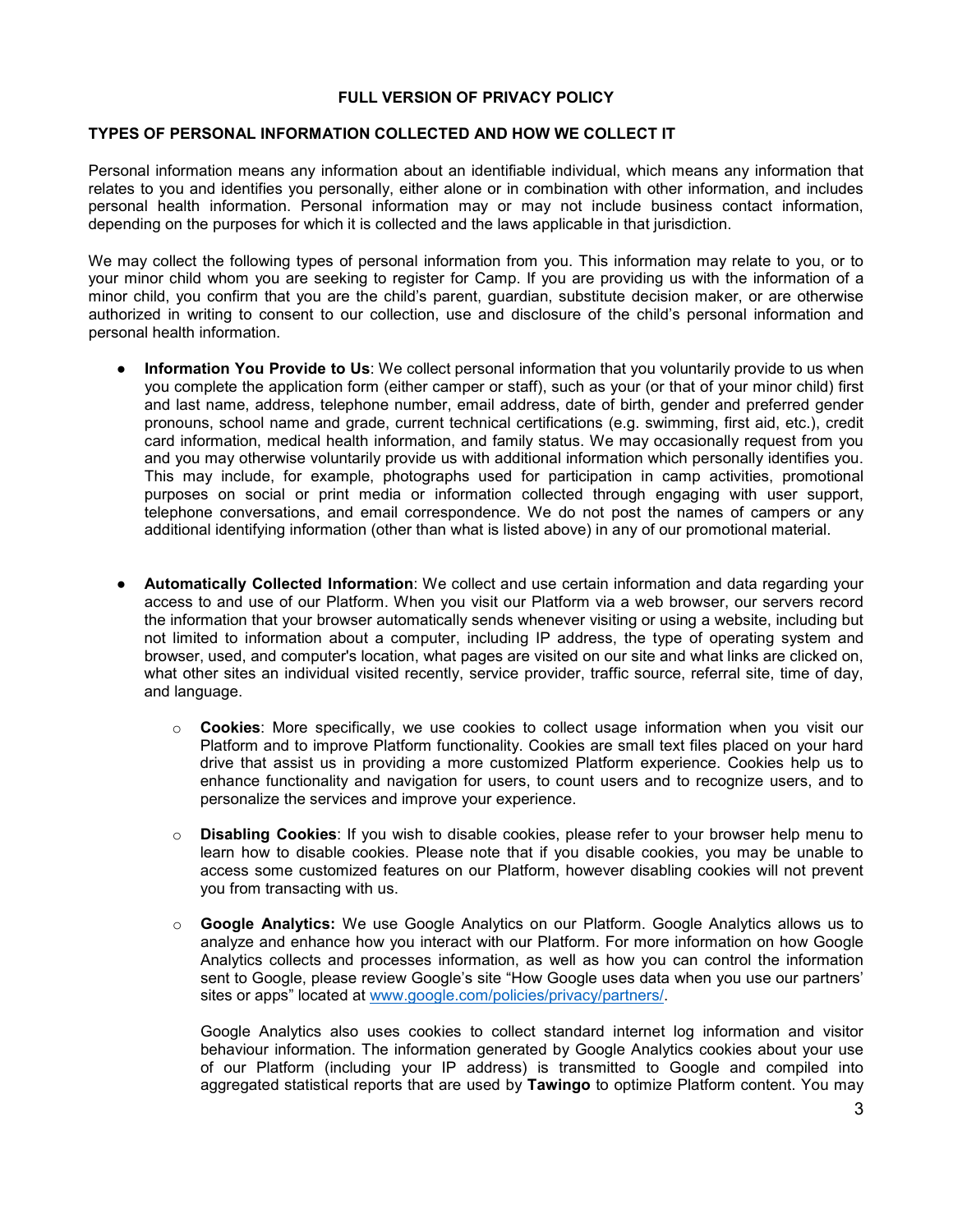control your advertising preferences or opt-out of certain Google advertising products (i.e. the Google Analytics cookies) by visiting the Google Ads Preferences Manager, currently available at [https://google.com/ads/preferences.](https://google.com/ads/preferences)

Google Analytics is further linked to additional marketing sites such as Facebook, Mail Chimp, and Shopify. More information about these media sites and their privacy policies is listed below.

● **User Communications**: When you send email or other communications to us, we may retain those communications in order to process your inquiries, respond to your requests and improve the Platform.

### **WHY WE COLLECT PERSONAL INFORMATION**

We collect your personal information in order to provide you with access to and use of our Platform; to provide you with support and handle inquiries; to improve functionality of the Platform; to facilitate payment through our payment processors (e.g. Visa, Mastercard, PayPal, Bambora, Shopify); to communicate with you about our Platform and services, including updates; and personal communication regarding special occasions and upcoming events; to ensure that our Platform remains functioning and secure; to investigate, prevent or act on any illegal activities; and to comply with any applicable law and assist law enforcement agencies as required or permitted by law.

We also collect personal information to assess camper and employment eligibility, as well as for your participation in camp activities. For example, we take photographs for our end of session-slide show, which is only shown to the campers and staff present on banquet night. We also use photographs for promotional purposes on social or print media.

### **HEALTH CENTRE & PERSONAL HEALTH INFORMATION**

**Tawingo** acts as an agent to the registered nurses on staff that operate out of its Health Centre as it relates to the collection, use and disclosure of personal health information of the campers that access services at the Health Centre. The registered nurses are Health Information Custodians, as described under Ontario's health privacy law. In this respect, **Tawingo** may:

- Facilitate the collection of the personal and medical history of campers on behalf of the registered nurses (for example, via the Tawingo Health Centre Consent to Treatment Form).
- Broker and make available records management software, including online software for camper health records.

Furthermore, **Tawingo** provides the registered nurses in the Health Centre with the emergency and safety information provided upon a camper's enrolment at **Tawingo**: including, but not limited to, emergency contact information and information about allergies, asthma, diabetes, epilepsy and food intolerances or special diet. Once a registered nurse accesses this information to assess/treat a camper, that assessment becomes part of the healthcare professional's health record and is governed by Ontario's health privacy law. The registered nurses will disclose personal health information to **Tawingo** in accordance with the *Personal Health Information Protection Act*.

The registered nurses at the Health Centre maintain records of you and/or your camper's visits to the Health Centre when you require care. This information is kept separate and apart from your school records and other information you provide to **Tawingo** staff. **Tawingo** staff cannot access your medical information, unless disclosure is otherwise permitted under the *Personal Health Information Protection Act*.

To ensure the consistency and availability of camper health records to campers throughout their time at **Tawingo**, in the event a Health Information Custodian resigns, retires or is terminated, transfer of the health record would be made to an existing or newly engaged registered nurse and newly designated Health Information Custodian, following notification to the camper or their parent/guardian.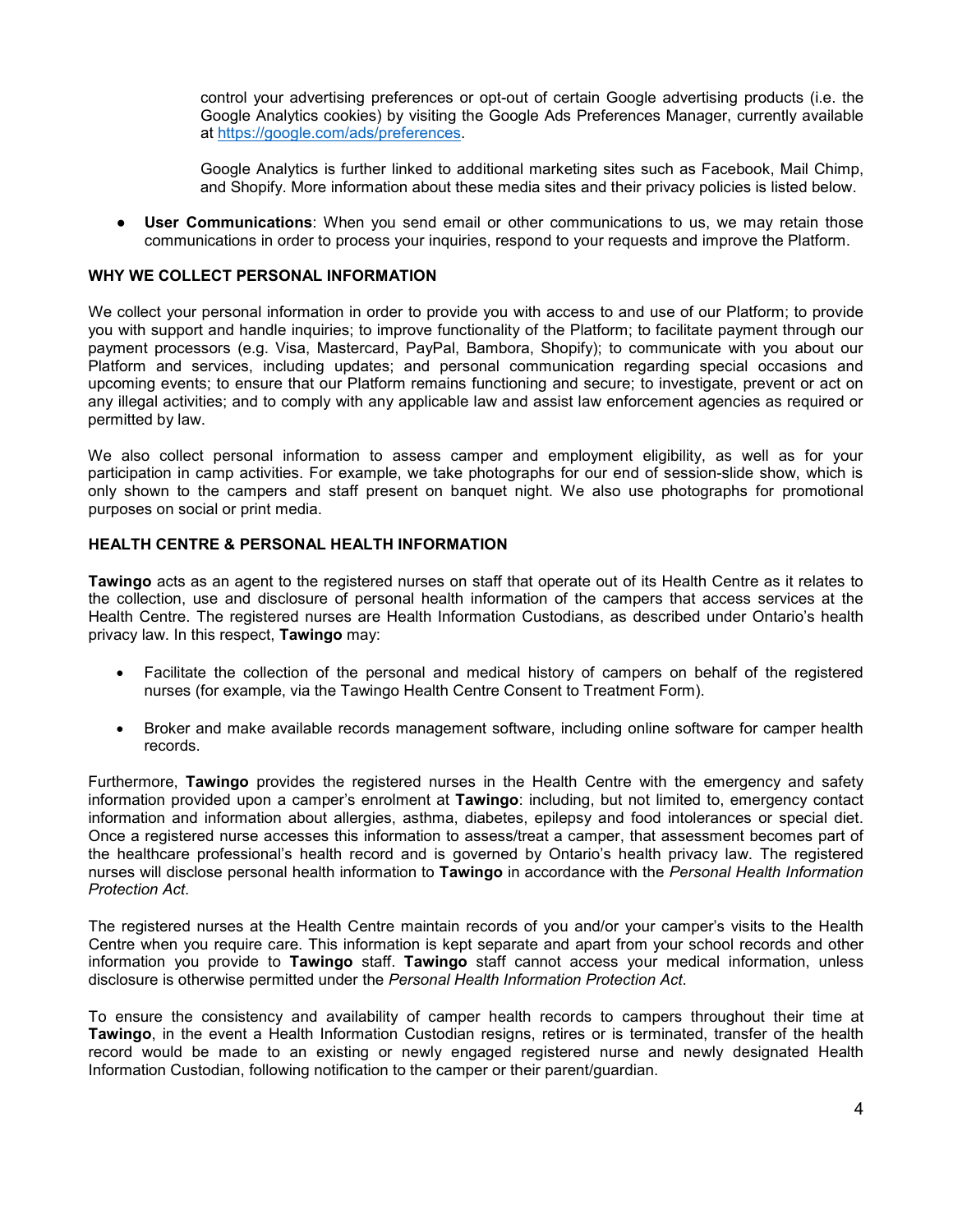## **CONSENT**

As required by applicable law, **Tawingo** will obtain your consent before, or when, we collect, use, transfer and/or disclose your personal information. Your consent may be express or implied when you provide us with your personal information with knowledge as to how we will use it. **By clicking "I Agree", by completing an application form and using our Platform, or otherwise signaling your acceptance or interacting with us, you consent to the collection, use, transfer and disclosure of your personal information by Tawingo in** accordance with the terms of and for the purposes set out in this Policy, as they may be amended from **time to time.** Otherwise, where required by applicable law, **Tawingo** will obtain your consent to collect, use, transfer, or disclose your personal information for any new and additional purpose, as required by law.

**Tawingo** seeks additional express consent when a health information custodian is required to disclose personal health information to an individual who is not a health information custodian, or to an individual who is a health custodian, but disclosure is not for the purpose of providing health care.

At any time, subject to legal and contractual restrictions, you may withdraw your consent to our further use of your personal information, however, your withdrawal may not operate retroactively if we have already use or disclosed your personal information for the purposes stated in this Policy or as otherwise notified to you.

Our Platform can only be offered if you provide us with personal information (i.e. in order to register). If you choose not to provide us with the required personal information, you will not be able to access or use our Platform. Please note that if you withdraw consent to our processing of data that is necessary for us to provide our Services, we will no longer be able to provide them to you. We will inform you of the consequences of the withdrawal of consent, if applicable.

Under certain exceptional circumstances, **Tawingo** may have a legal duty or right to collect, use or disclose your personal information without your knowledge or consent, for example, we may disclose personal information:

- for the purposes of completing a business transaction, such as a sale of our business, merger, amalgamation or similar transaction;
- for law enforcement purposes;
- for the purpose of complying with a legal requirement;
- where information is public as permitted by law;
- where it is reasonable for the purposes of investigating a breach of an agreement, or actual or suspected illegal activity;
- where it is necessary to permit us to pursue available remedies or limit any damages that we may sustain; or
- for such other purposes as are permitted or required by applicable law.

### **SHARING YOUR PERSONAL INFORMATION**

**Tawingo** may allow access to, or transfer or disclose your personal information to the following parties:

- Tawingo internal staff, including but not limited to: Directors, Administrators, Leadership Coordinators, Food Service Staff, Circle Directors, Counsellors, Tawingo Leadership Course Participants, Health Centre Staff, where access to your personal information by such individuals is necessary to provide you with our services.
- The following advertising, marketing and analytics service providers:
	- o Google Analytics [\(https://google.com/ads/preferences\)](https://google.com/ads/preferences);<br>o Facebook (https://www.facebook.com/policy.php?ref=nf
	- Facebook [\(https://www.facebook.com/policy.php?ref=pf\)](https://www.facebook.com/policy.php?ref=pf)
	- o Mailchimp [\(https://mailchimp.com/legal/privacy/\)](https://mailchimp.com/legal/privacy/)
- Our payment processors:
	- o Visa [\(https://www.visa.ca/en\\_CA/legal/global-privacy-notice.html\)](https://www.visa.ca/en_CA/legal/global-privacy-notice.html),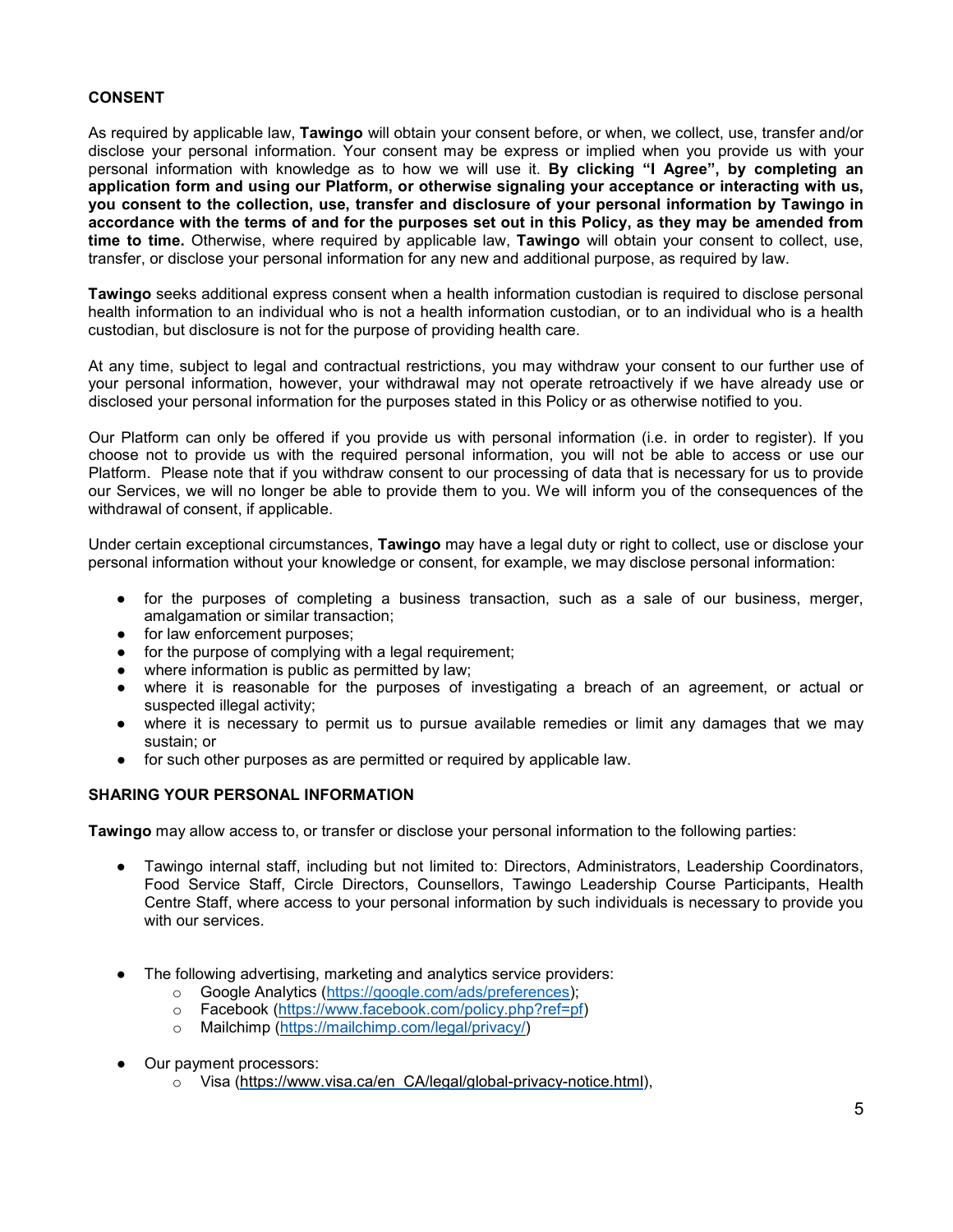- o Mastercard [\(https://www.mastercard.ca/en-ca/about-mastercard/what-we-do/privacy.html\)](https://www.mastercard.ca/en-ca/about-mastercard/what-we-do/privacy.html),
- o Bambora [\(https://www.bambora.com/en/ca/privacy-policy/\)](https://www.bambora.com/en/ca/privacy-policy/)
- o Shopify [\(https://www.shopify.com/legal/privacy\)](https://www.shopify.com/legal/privacy)<br>o Square (https://squareup.com/ca/en/legal/gener
- Square [\(https://squareup.com/ca/en/legal/general/privacy\)](https://squareup.com/ca/en/legal/general/privacy)
- Individuals or organizations who are our service providers, advisors or consultants; including, for example, individuals or organizations who are, or may be, involved in maintaining, reviewing, and developing our systems, procedures and infrastructure including testing or upgrading our computer systems, or providing hosting services, including Camp Brain [\(https://campbrain.com/olrprivacy/#:%E2%80%94:text=The%2Opolicy%2Owill%20apply%20to%20and](https://campbrain.com/olrprivacy/#:%E2%80%94:text=The%252Opolicy%252Owill%20apply%20to%20and%20protect%20Personal,email%20address%29%20and%20business%20phone%20and%20fax%20numbers) [%20protect%20Personal,email%20address%29%20and%20business%20phone%20and%20fax%20nu](https://campbrain.com/olrprivacy/#:%E2%80%94:text=The%252Opolicy%252Owill%20apply%20to%20and%20protect%20Personal,email%20address%29%20and%20business%20phone%20and%20fax%20numbers) [mbers\)](https://campbrain.com/olrprivacy/#:%E2%80%94:text=The%252Opolicy%252Owill%20apply%20to%20and%20protect%20Personal,email%20address%29%20and%20business%20phone%20and%20fax%20numbers)

# **STORAGE, CROSS-BORDER TRANSFER AND SAFEGUARDING YOUR PERSONAL INFORMATION**

Information that we collect is stored via Google Cloud using physical, technical and organizational security procedures and practices (e.g. secure login and encryption technology) in an effort to protect information from unauthorized access, destruction, use, modification, or disclosure. Google Cloud servers may store information in United States, Chile, Finland, Belgium, Singapore, Ireland, Denmark and/or Taiwan. Information is also stored on protected hard drives and physical copies are securely stored in our facilities.

We further protect personal information by restricting access to it to those employees and representatives that require access to the information in order to provide our Platform and services. Please note that confidentiality and security can never be 100% assured when information is transmitted or stored electronically.

**Tawingo** may transfer personal information to a service provider which is located outside of Canada where privacy laws may offer different levels of protection from those in Canada. Your personal information may also be subject to access by and disclosure to law enforcement agencies under the applicable foreign legislation.

### **RETENTION OF YOUR PERSONAL INFORMATION**

We keep your personal information only as long as necessary to fulfill the purpose for which it was collected and to meet our legal and contractual obligations. The length of time we retain information varies, depending on the purpose for which it was collected and the nature of the information. This period may extend beyond the end of your relationship with us but it will be only for so long as it is necessary for us to have sufficient information to respond to any issues that may arise at a later date.

We will destroy, erase or make anonymous documents or other records containing personal information when it is reasonable to conclude that the original purpose is no longer being served by retention of the information and retention is no longer necessary for legal or business purposes. We will take due care when destroying personal information so as to prevent unauthorized access to the information.

### **MANAGING YOUR INFORMATION**

- **Access. Tawingo** permits the reasonable right of access to your personal information. Upon written request and authentication of identity, we will provide you with access to your personal information under our control, subject to any legal requirements and applicable exceptions to the right of access. Where an access request is refused, we will notify you in writing and provide our rationale for refusal along with a list of next steps available to you.
- **Accuracy.** If you demonstrate the inaccuracy or incompleteness of personal information, we will amend the information as required. If appropriate, we will send the amended information to third party service providers to whom the information has been disclosed.

Depending on your use of our Platform, you may have the following choices: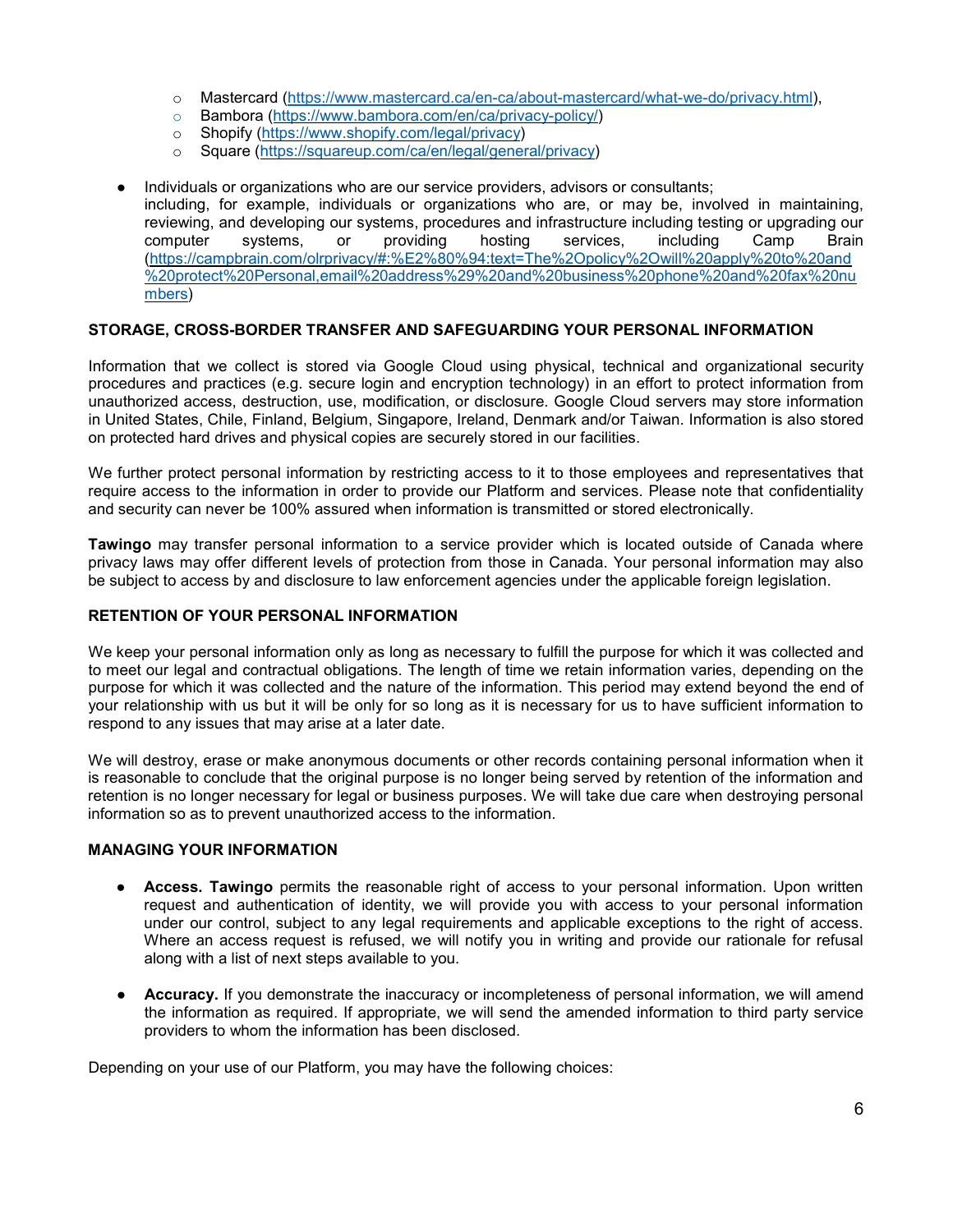- **Cookies Settings and Preferences.** We use "cookies" to collect information. You can instruct your browser to refuse all cookies or to indicate when a cookie is being sent. However, if you do not accept cookies, you may not be able to use some portions of our Website and Services. Cookies are files with small amount of data, which may include an anonymous unique identifier. Cookies are sent to your browser from a website and stored on your computer's hard drive.
- You may disable cookies through the settings in your browser. While doing so may negatively affect your experience with the use of our Platform, it will not prevent us from transacting with you.
- **Opt-Outs.** You may contact us to opt out of the use or sharing of your personal information for marketing purposes.
- **Online behavioural advertising.** We use Google Analytics on our Platform. For more information on how Google Analytics collects and processes information, as well as how you can control the information sent to Google, please review Google's site "How Google uses data when you use our partners' sites or apps" located at [www.google.com/policies/privacy/partners/.](http://www.google.com/policies/privacy/partners/) You may control your advertising preferences or opt-out of certain Google advertising products (i.e. the Google Analytics cookies) by visiting the Google Ads Preferences Manager, currently available at [https://google.com/ads/preferences.](https://google.com/ads/preferences)

# **LINKS TO THIRD PARTY SITES**

We may provide links to, or automatically produce search results for, third-party websites or resources, or thirdparty information referencing or linking to third-party websites or resources. **Tawingo** has no control over such third-party websites and resources, and you acknowledge and agree that **Tawingo** is not responsible for the content or information contained therein. When you follow such a link, you are no longer protected by our Policy, and we encourage you to read the privacy statements or other disclaimers of such other parties. **Tawingo** is not responsible for the privacy or security practices or the content of external websites, services or products.

In addition to our Platform, **Tawingo** also engages with Vimeo, Twitter, Instagram, and Facebook. When you access such social media sites your data will be collected by the respective social media site. As the Platform provider, we have no direct knowledge of the content of the data transmitted or how it will be used by social media platforms Vimeo, Twitter, Instagram or Facebook other than marketing reports rendered to us. **Tawingo** has no control over Vimeo, Twitter, Instagram, or Facebook's practices, websites or resources and you acknowledge and agree that **Tawingo** is not responsible for the content or information contained therein. For more information on Vimeo, Twitter, Instagram, and Facebook's privacy practices, please review their respective privacy policies: Vimeo: <https://vimeo.com/privacy/california-privacy> Twitter: [https://twitter.com/en/privacy;](https://twitter.com/en/privacy) Instagram: <https://help.instagram.com/519522125107875> Facebook: <https://en-gb.facebook.com/policy.php>

### **CHILDREN**

In order to use the Platform, you must register for and maintain an active account. You must be at least 16 years of age to obtain, maintain, and use an account. Accordingly, **Tawingo** does not knowingly permit persons under the age of 16 to register for an account and use our Platform, and does not knowingly collect or solicit personal information of such individuals.

If you are consenting to the collection, use, and disclosure of a minor's personal information and personal health information, you confirm that you are the child's parent, guardian, substitute decision maker, or otherwise authorized in writing (as may be required by applicable law) to grant consent.

### **HOW TO CONTACT US FOR QUESTIONS, COMMENTS OR COMPLAINTS**

**Tawingo** responds in a timely manner to your questions, concerns and complaints about the privacy of your personal information and our Policy and procedures.

Please contact our Privacy Officer by emailing us at **privacy@tawingo.net** or at: